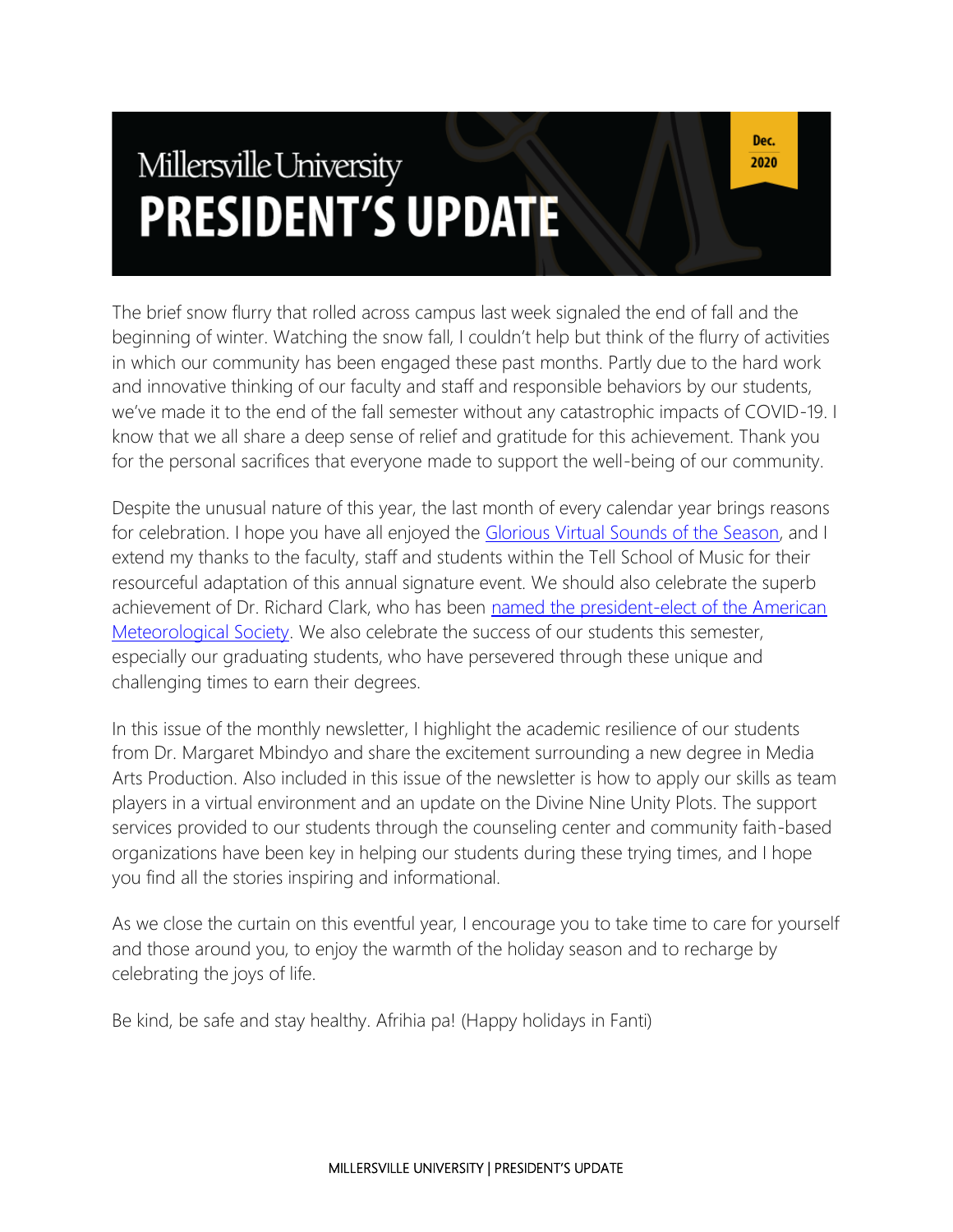## UPDATE ON ACADEMIC ADVISING

Dr. Margaret Mbindyo, an assistant professor at Millersville, serves as advisement coordinator, Center for Advisement and Student Support for the College of Arts, Humanities, and Social Sciences and the Lombardo College of Business. She recently shared her thoughts on the role of academic resilience in promoting student success.

#### What makes Millersville an exceptional learning environment for students?

It is the hard work of our faculty and staff to teach and support our students. They are willing to go the extra mile to help our students. The Marauder family feel gives a sense of belonging to the students and makes the university a very special place to be.

#### How did the idea for the Academic Resilience Series come about?

I am very passionate about academic resilience. It was the topic of my dissertation for my Ph.D. many years ago. As a result of that, I researched what academic resilience is and how it impacts students. It doesn't matter what kind of student you are. Your success will be measured by how resilient you are. I got together with a faculty member in education foundations, Dr. Ann Gaudino, and we collaborated on the initiative.

#### Why should students discuss academic resilience?

No matter what you do for a living, resilience is key. Whether it's personal, professional, whether it is academic, resilience is something that you will need at some point. The reality is that somewhere along the line things are going to go wrong, and for Millersville students, we want them to excel academically. We want them to be successful.

## What are the goals of the Academic Resilience Series?

We hope to empower students with renewed focus on what is important in their academic journeys. We also provide easily applied tools that enable students to increase a sense of inner capacity and drive for academic success. We encourage students to remain connected with their close family, peers and staff. A lot of times students do not realize that they have something in themselves that is so powerful. When a student realizes that there is something in them that is really powerful that can catapult them to greater heights, they will use it.

## What encouragement or advice do you have for students during COVID-19?

Students need to know that it's important to give themselves the support and compassion they give others. We also need to encourage students to acknowledge their emotions. Doing the best you can at this time is going to be so empowering. Students need to remember that showing loving kindness to other people helps you to feel better, especially during burnout times and times when you feel low and discouraged.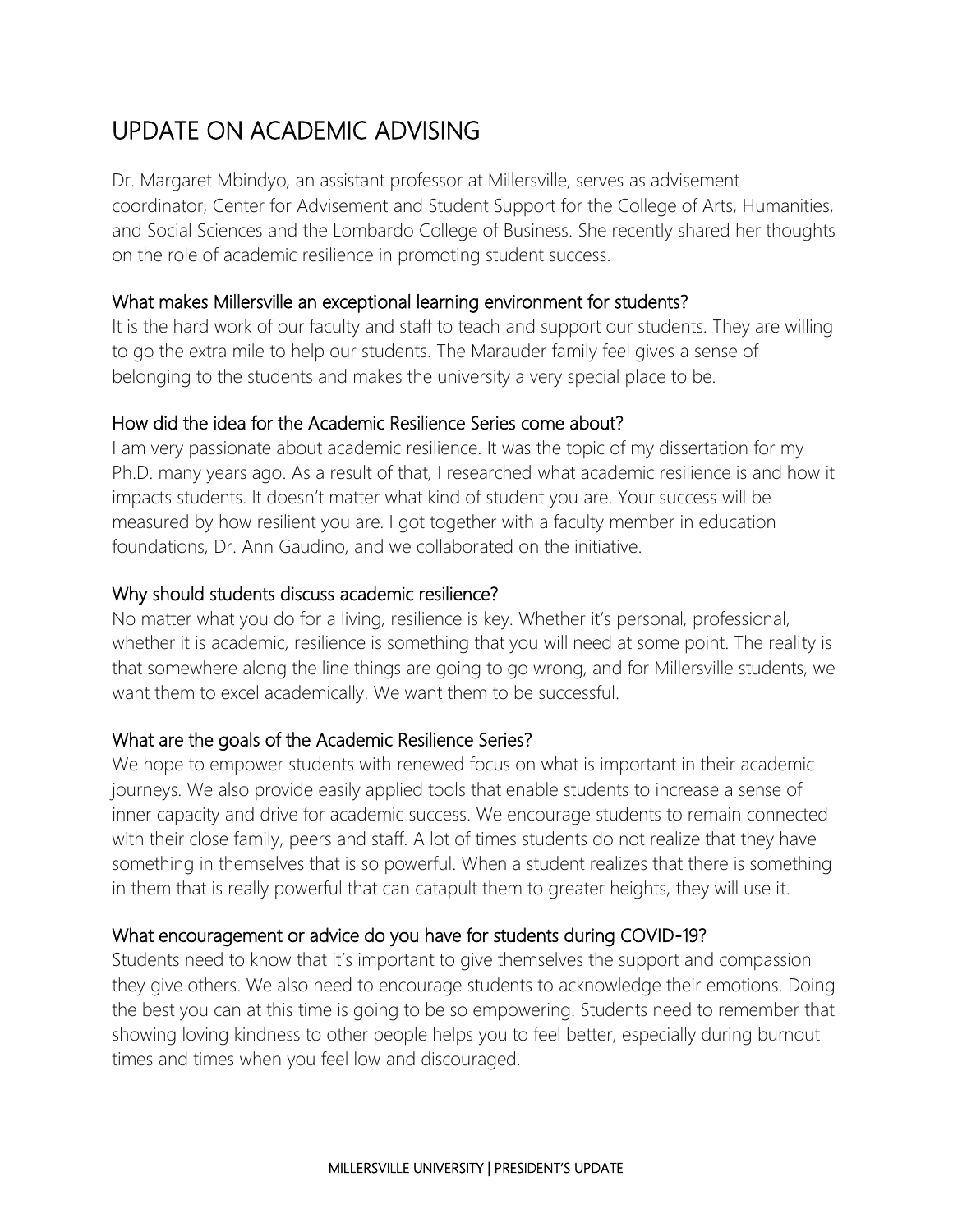To learn more about Millersville's Academic Resilience Initiative, visit [https://www.millersville.edu/advisement/academic-resilience-initiative/.](https://www.millersville.edu/advisement/academic-resilience-initiative/)

## NEW DEGREE IN MEDIA ARTS PRODUCTION

Millersville University launched a new degree in [media arts production](https://www.millersville.edu/commtheatre/media-arts-production/index.php) this fall. This degree will allow students to get hands-on experience in broadcasting and media production. The new Bachelor of Science degree features a curriculum focused on content creation and production processes, including pre-production, production and post-production work.

To stay connected to the surrounding community, a specialized industry advisory expert group was formed. The group, made up of MU alumni and other industry leaders employed at companies like FOX 43, WGAL8, CBS21, Aurora Films, TCMotion and Glass Entertainment, will provide our University with feedback on the program's curriculum and industry trends. It includes media experts Andrea Campbell, Lauren Flowers, Josh Ford, Bryan Gracia, Jon Haile, Kyle Djavan Johnson, Brad Kenyon, Bart Makatche, Tanisha Slater and Vance Spicer. We are grateful that these professionals are willing to use their time and talents to help shape and prepare the next generation of leaders in the media.

Students in the program will be able to take advantage of upgraded broadcasting equipment and facilities. Our University recently invested in new equipment and software to enhance student learning and better prepare students for the workforce.

# LEARNING TO BE A TEAM PLAYER, VIRTUALLY

With so many people working remotely, the University is now offering a workshop called ["Becoming a Great Virtual Team Player."](https://www.millersville.edu/ceged/workforce-training/corporate-university/becoming-a-great-virtual-team-player.pdf) The program is designed to be completed in one day and can host individuals or groups of 10. Participants complete a brief online preassessment which generates an individualized report with actionable feedback about their behavioral tendencies within teams.

This innovative workshop is offered through our new **Office of Community Engagement**, [Governmental and Economic Development](https://www.millersville.edu/ceged/index.php) as part of Millersville University's commitment to strengthening our regional workforce. Hope Schmids, Director of Continuing Education and Workforce Development at Millersville, works to build relationships with local workforce, economic development and nonprofit organizations. Schmids oversees the non-credit programs offered through Millersville's Corporate University, Certified Public Manager® Program and Nonprofit Resource Network.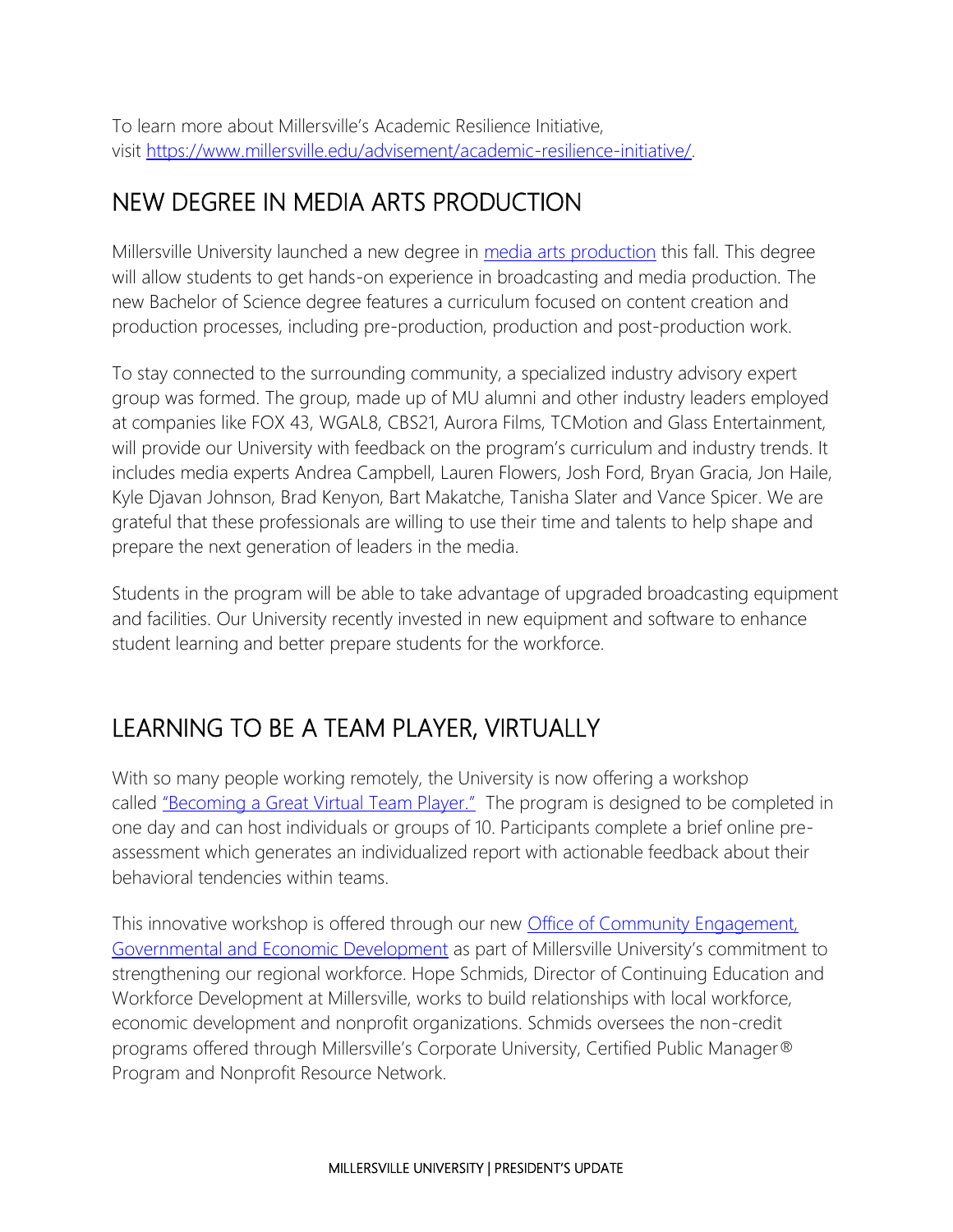During this new three-hour online workshop participants will focus on the unique challenges and opportunities faced by virtual teams as they:

- Learn a new model of teamwork built on trust among team members.
- Find out how unique behavioral style helps or hinders teamwork and steps you can take to become a better virtual team player.
- Discover the power of productive conflict that focuses not on personality differences but on solving problems and dealing with real issues.
- Understand how, when teams practice commitment they can become unstoppable.
- Recognize the importance of team members holding each other accountable for their actions.
- Learn how to harness the talent of each team member to achieve organizational results

We are excited about this program and hope many can take advantage of our professional development opportunities. For more information, contact Hope Schmids at (717) 871-7642 or email at [Hope.Schmids@millersville.edu.](mailto:Hope.Schmids@millersville.edu)

## COUNSELING CENTER UPDATE

This year Millersville's Counseling Center became an important anchor for our students during a difficult time. The abrupt transition to remote learning was challenging for some as many of our students were uprooted from their second home, Millersville University.

The hardworking team at the Counseling Center made sure they stayed connected with students who in turn made use of their incredible resources. From March 30 to October 27 the Center provided 298 students with 1,455 individual appointments, all online, with a faculty and staff of just eight.

We are so grateful for their tireless efforts to care for our students. The Counseling Center, like all our departments, had to pivot quickly last spring to move their operations online. They found creative ways to bring some of their services into the online space, including virtual pet therapy and virtual yoga, which are available through [the center's Instagram account](https://www.instagram.com/thevillecounselingcenter/).

The Counseling Center's services will continue to be offered virtually during the spring 2021 semester. Students who are interested in making an appointment should call (717) 871-7821.

# UNITY PLOTS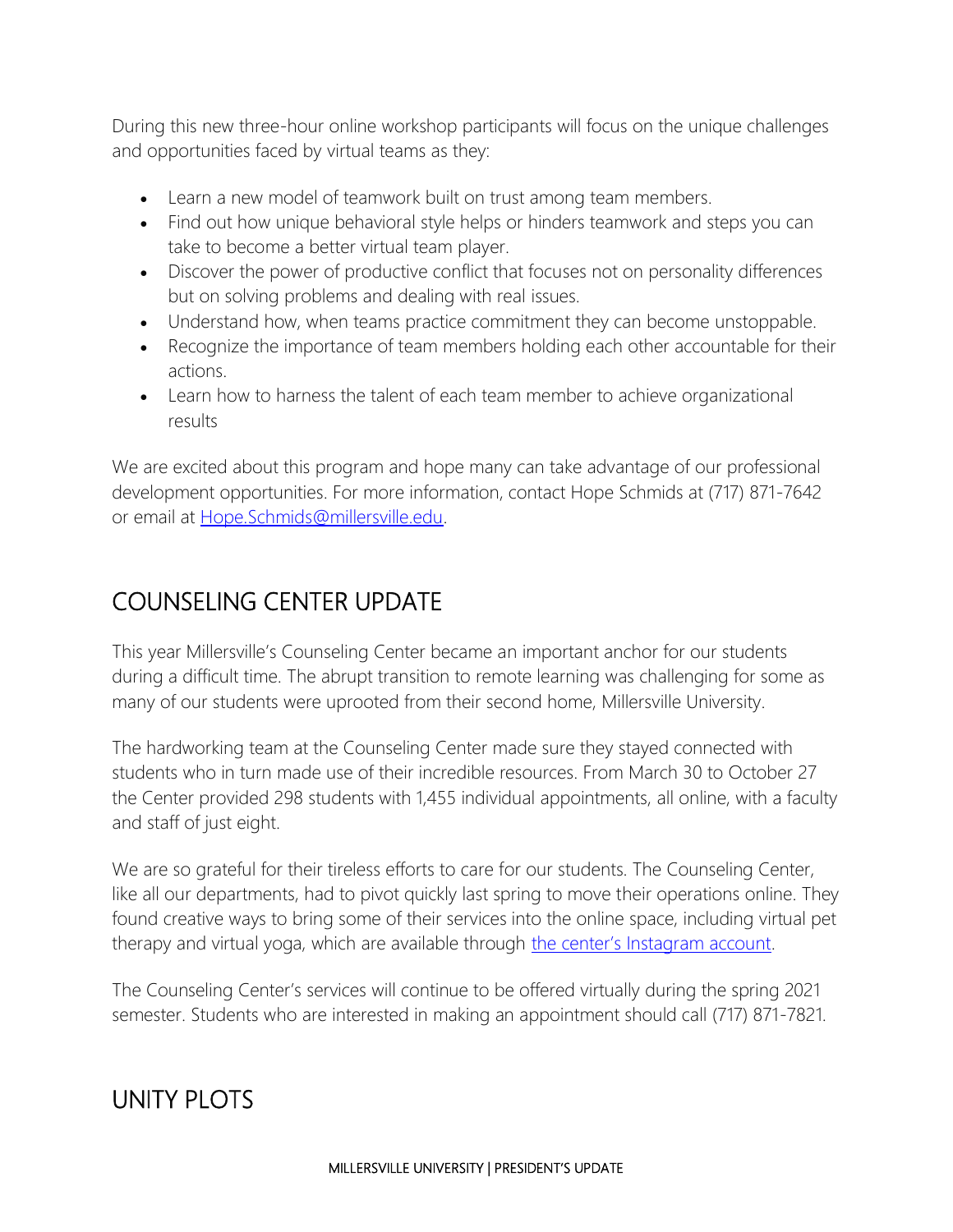Millersville University became the first predominantly white institution in the Pennsylvania State System of Higher Education to construct 12 plots on campus representing the traditional Black Greek-lettered organizations and other Latinx fraternities and sororities this fall semester. Millersville joins Cheyney University, which was not only the first in PASSHE, but also one of the first in the nation to dedicate such plots.

This project was funded from private gifts and donations totaling about \$170,000 by almost 200 alumni, friends and students. Signage for each of the organizations and a plaque describing the purpose of the walkway are being added as the final steps in the project. The signage will also honor the 75 leadership gifts from donors. When completed, the walkway will serve as another step towards connecting our students to our alumni in a meaningful way. It will symbolize leadership, service and social justice.

This project honors our EPPIIC value of inclusion. We are proud to add the plots as a permanent fixture to our campus. The plots will serve as both a walkway and gathering place for members of the organizations represented. Construction is projected to conclude during the spring 2021 semester. It will be a testament to these organizations' long-established history and service, many of which are represented with active chapters at Millersville. Pending COVID-19 restrictions, a formal dedication will take place around the Millersville Founders Day in April.

## MILLERSVILLE FAITH-BASED ORGANIZATIONS PROVIDE SUPPORT

The COVID-19 pandemic has brought hardships to so many across our campus and community. We are thankful for Millersville University's spiritual groups and leaders who bring assurance and faith to our students, faculty, staff and community.

Our [campus ministry leaders](https://www.millersville.edu/campusministries/campus-ministries.php) demonstrate a commitment to spiritual development and work in fellowship with our campus community to promote the health and well-being of our students.

Our University is fortunate to have a campus that welcomes people from different religious backgrounds. Our faith-based organizations include Catholic Campus Ministries, College Bible Fellowship, Fellowship of Christian Athletes, Reformed University Fellowship, United Campus Ministry, Young Life and Navigators. On top of that, we have even more [campus](https://www.millersville.edu/campusministries/campus-clubs.php)  [clubs,](https://www.millersville.edu/campusministries/campus-clubs.php) including Bible Campus Ministries, College Bible Fellowship/Athletes Bible Fellowship, Gospel Choir, Hillel and the John Newman Association.